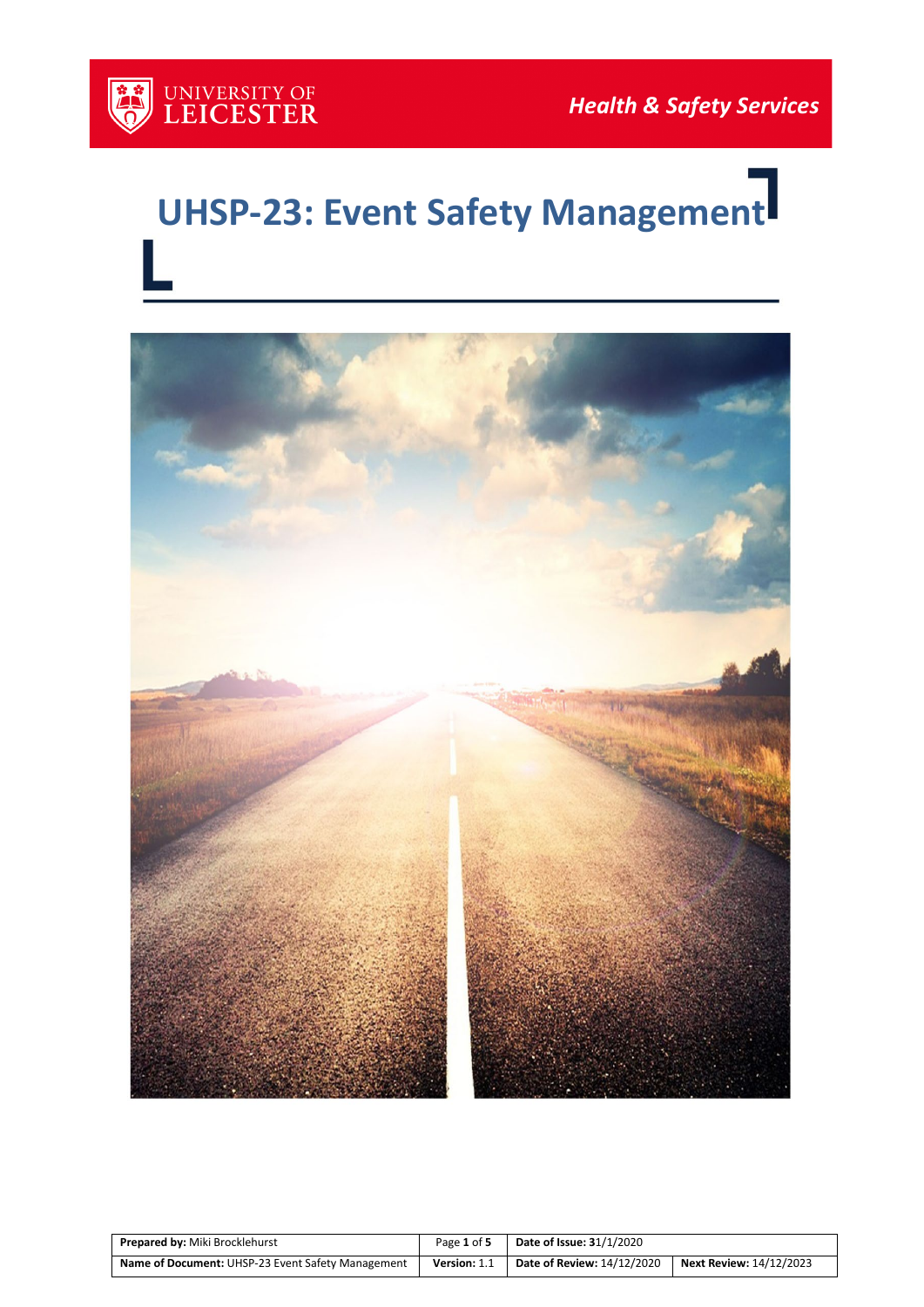

## **1. Objective**

To ensure the health and safety and wellbeing of students, staff and members of the public at all events organised by or for the University of Leicester.

## **2. Scope**

This document applies to events internally and externally organised by or for the University. For the purpose of this document, they are categorised as follows:

- Type A events Large-scale events that are organised by the University on the University premises, e.g. open days, family days and taster sessions
- Type B events Events that are organised by the University outside the University premises, e.g. graduation ceremonies
- Type C events Events that are organised by a third party on the University premises in which the University acts as a venue provider, e.g. conferences, sporting events
- Type D events Small scale events organised by the University employees on the University premises, e.g. specialist working group meetings

### **3. Responsibilities**

#### **The Executive Board**

• Provide appropriate support to ensure that these procedures are followed, including provision of adequate resources

#### **Heads of Schools, Departments or Corporate Service Divisions (Heads):**

• Ensures that their staff and students are aware of this policy and follow the procedures

#### **Event organiser**

- Assumes overall responsibility for coordinating the event
- Carries out risk assessment for the event where required
- Obtains approval for the risk assessment from relevant personnel
- Obtains approval for the event where applicable
- Obtain risk assessments from external providers where applicable

#### **Conference and Events Team, Estates and Digital Service (EDS)**

- Oversee bookings for outdoor space on the University campus and its conference facilities
- Coordinate catering required for such events
- Advise on the indoor event management

#### **Health and Safety Services**

• Advise on the safety management of events and risk assessment where required

| <b>Prepared by: Miki Brocklehurst</b>             | Page 2 of 5  | <b>Date of Issue: 31/1/2020</b> |                                |
|---------------------------------------------------|--------------|---------------------------------|--------------------------------|
| Name of Document: UHSP-23 Event Safety Management | Version: 1.1 | Date of Review: 14/12/2020      | <b>Next Review: 14/12/2023</b> |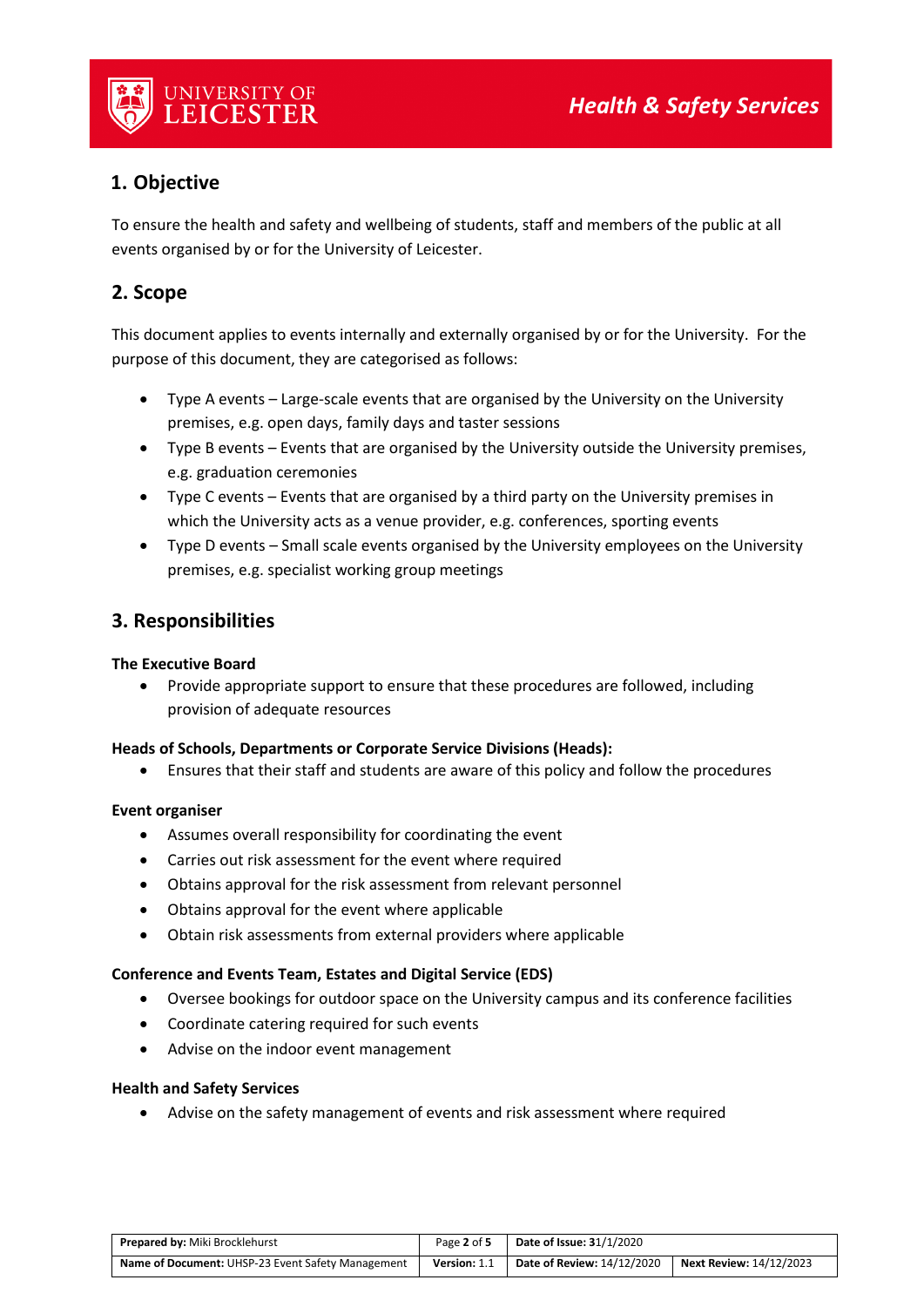

## **3. Procedure**

#### **3.1 Event Approval Process**

#### **Type A Events**

When organising events on the University premises, consult relevant stakeholders, including Departmental Safety Officer (DSO), Building Safety Supervisors (BSS), the Conference and Events Team, and Security and obtain a written permission from the personnel in charge of the premises. All booking for outdoor space on campus, for instance Centenary Square, must be submitted to the Conference and Events Team, EDS. The booking form is available on the University EDS Conference and Events Team website.

#### **Type B Events**

For events outside the University premises, relevant stakeholders, such as land/premises owners, landlord and council, must be consulted and approval sought where appropriate. Insurance requirements must be confirmed, and a risk assessment is likely to be required.

#### **Type C Events**

In order to organise an event in one of the University conference facilities, booking can be made directly with the venue or through the Conference and Events Team. Where external contractors are involved, prior evaluation of their risk assessment and method statement (RAMS) and public liability insurance is required as a minimum. Further information on the use of contractors can be obtained from the Conference and Events Team.

#### **Type D Events**

Small-scale events with University personnel only that do not require catering, access control, layout alterations, or security attention may not require approval. It is however necessary to assess the impact, such as traffic increase, and inform relevant stakeholders, including area supervisors and BSSs.

#### **Other events at residential locations**

No major events that could cause public nuisance and neighbourhood disturbance must be organised at student residential areas. For barbeques at student residence, local rules stipulated in Residences Guides must be followed, in addition to the safety notice on display *in situ*.

#### **3.2 Risk assessment**

Risk assessment for events must be carried out where there are potential for significant risks.

Prior to application, risk assessment of the event must be completed by the event organiser and signed off by DSO, Heads or other nominated person. Advice is available from Health & Safety Services where required. Further information on risk assessment, refer to policy UHSP-03 Risk Assessment procedure. The University Fire Safety Manager must be consulted for certain activities using sources of heat and ignition, such as candles and bonfire.

| <b>Prepared by: Miki Brocklehurst</b>             | Page 3 of 5  | <b>Date of Issue: 31/1/2020</b>   |                         |
|---------------------------------------------------|--------------|-----------------------------------|-------------------------|
| Name of Document: UHSP-23 Event Safety Management | Version: 1.1 | <b>Date of Review: 14/12/2020</b> | Next Review: 14/12/2023 |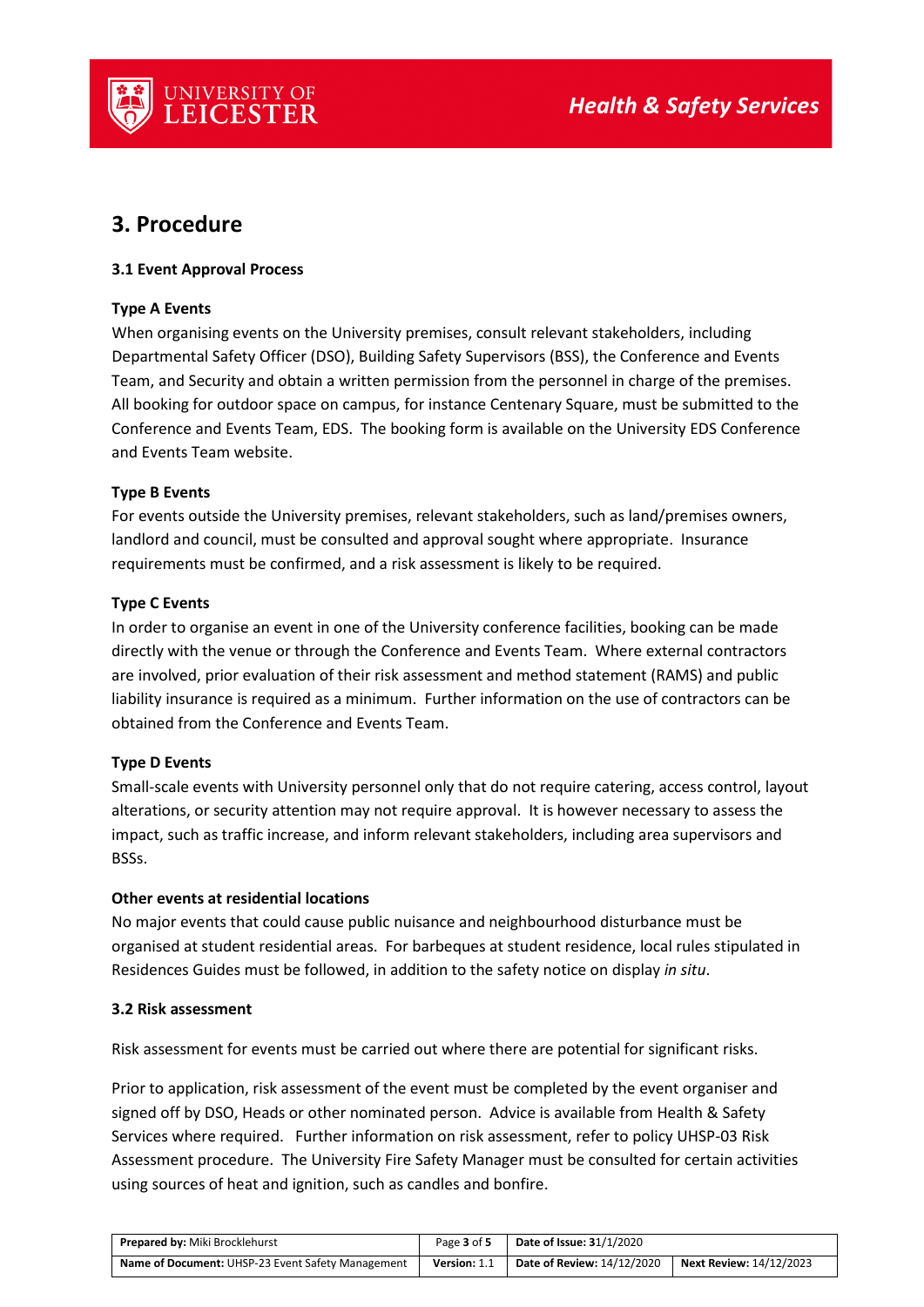Equally for externally-organised events that take place on the University premises, a risk assessment must be obtained from the organiser and submitted as part of the approval process.

When undertaking an event risk assessment, following should be considered:

- First-aid
- Fire safety e.g. fire prevention and means of escape, firefighting equipment, smoking restrictions
- Access control

UNIVERSITY OF<br>**LEICESTER** 

- Occupant capacity
- Security
- Site access
- Nuisance e.g. noise, odour
- Waste
- Electrical safety
- Communications
- Disabled visitors
- Insurance
- Food safety
- Contractors
- Temporary structure
- Emergency preparedness communication, contingency plans

#### **3.3 Incident and near-miss reporting**

All incidents and near-misses involving staff, students or the public must be reported promptly to Health and Safety Services in accordance with policies UHSP-02a First-Aid and UHSP-2b Accident Reporting and Investigation procedure.

#### **3.4 Accessibility**

The event organiser must assess the needs of attendees/guests and ensure accessibility to all, including venue access, parking requirements, and evacuation routes. Further information can be obtained from Health and Safety Services or the Equality, Diversity and Inclusion Team.

## **4. Further information and guidance**

- Managing crowds safely: A guide for organisers at events and venues: HSG 154. HSE publications ISBN 0 7176 18347
- The Event Safety Guide: HSG 195. HSE publications ISBN 0 7176 24539
- Sound advice: Control of noise at work in music and entertainment: HSG 260. HSE publications ISBN 0 7176 63071
- Electrical safety at places of entertainment: GS 50. HSE publications
- Fire safety risk assessment: open air events & venues. IBSN 978 18511 28235

| <b>Prepared by: Miki Brocklehurst</b>             | Page 4 of 5  | Date of Issue: $31/1/2020$ |                         |
|---------------------------------------------------|--------------|----------------------------|-------------------------|
| Name of Document: UHSP-23 Event Safety Management | Version: 1.1 | Date of Review: 14/12/2020 | Next Review: 14/12/2023 |